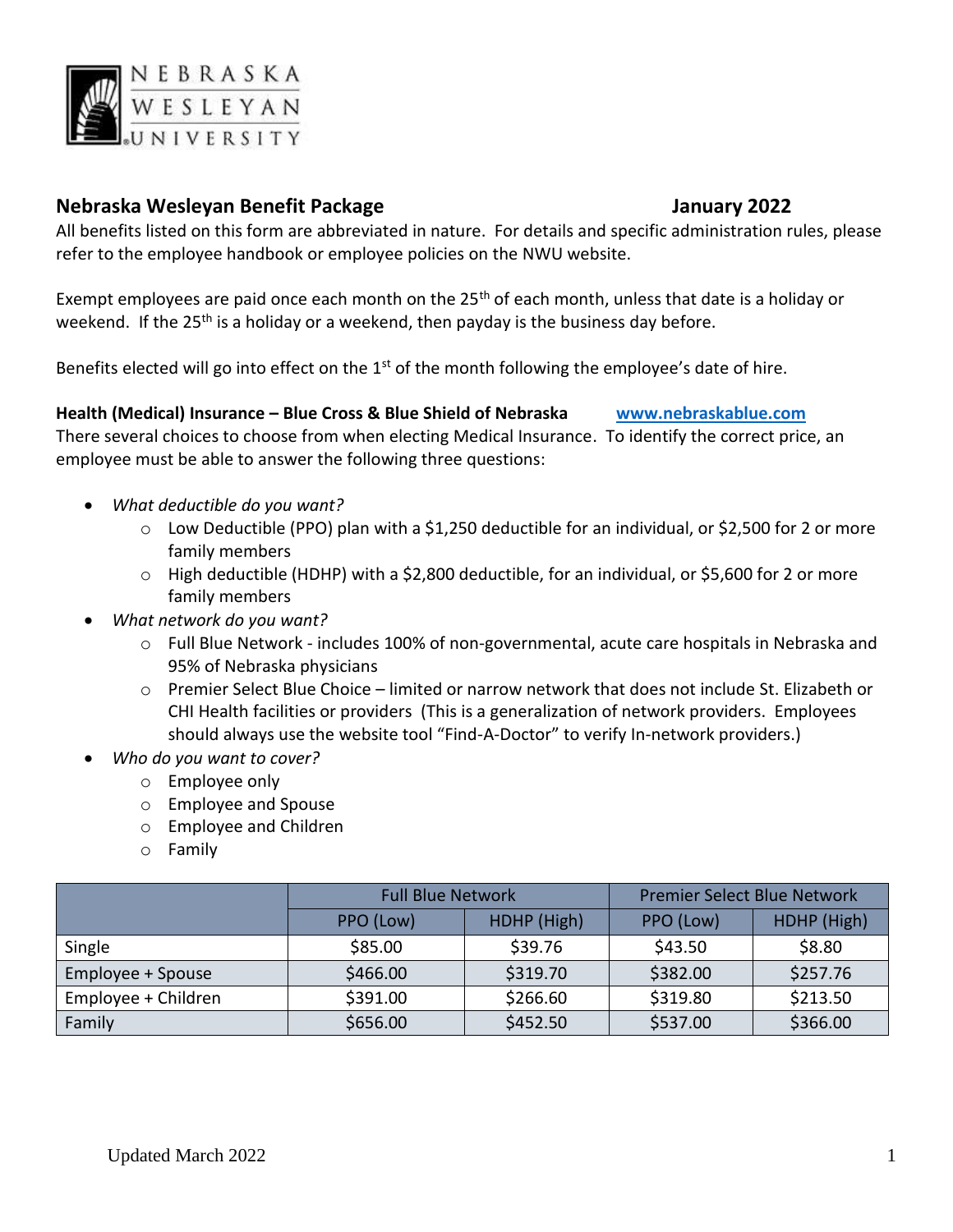#### **Health Savings Account – Union Bank & Trust [www.ubt.com](http://www.ubt.com/)**/health

If you elect the High Deductible Health Plan through BCBS, Nebraska Wesleyan will help you open a Health Savings Account (HSA) and fund it according to the schedule below. This option is only available if you have enrolled in the High Deductible Health Plan (HDHP). The following amounts will be deposited into your HSA account depending on which plan you enroll in. HR will provide you information about the steps of opening a Health Savings Account with UBT to receive the contributions. Employees may change this amount throughout the year. This HSA belongs to the employee and is their money to "Keep Forever."

|                     | <b>NWU Monthly</b> | <b>NWU Annual</b> |
|---------------------|--------------------|-------------------|
|                     | Contrib.           | Contrib.          |
| Single              | \$45.83            | \$550.00          |
| Employee + Spouse   | \$66.67            | \$800.00          |
| Employee + Children | \$66.67            | \$800.00          |
| Family              | \$91.67            | \$1,100.00        |

## **Flexible Spending Account – UBT – Omnify [www.ubt.com](http://www.ubt.com/)**/health

Employees can elect to contribute pre-tax dollars to a Flexible Spending Account (FSA) to pay for qualified Health or Dependent Care expenses. The Health Care (Medical) Spending account is only available if you have enrolled in the PPO (Low Deductible) Health Plan. The Dependent Care Spending account is available to employees regardless of which deductible level you have selected. Employees may only change these election amounts throughout the year with a qualifying event. This "Spending Account" is the concept of "Use it or Lose it" each calendar year. NWU does has a safety net of \$550 will roll-over to the next year.

|                           | <b>Max Annual Contrib.</b> |
|---------------------------|----------------------------|
| <b>Health Care FSA</b>    | \$2,700.00                 |
| <b>Dependent Care FSA</b> | \$5,000.00                 |

### **Dental Insurance– Ameritas [www.ameritas.com](http://www.ameritas.com/)**

Preventative Care is covered at 100% including 2 exams, 2 cleanings and one set of X-rays each year. After a \$50 annual deductible, basic services are covered at 80%. Major services are covered at 50%.

|        | <b>Monthly Rate</b> |
|--------|---------------------|
| Single | \$26.56             |
| Family | \$83.60             |

# **Vision Insurance – EyeMed [www.eyemedvisioncare.com](http://www.eyemedvisioncare.com/)**

Vision Exams are covered for a \$10 co-pay. Coverage provides 1 set of lenses and one pair of frames every 12 months. Contact are considered lenses. There is partial coverage and discounts towards frames, lenses, contact fittings, prescription sunglasses. Hearing exams are also covered under this program.

|                     | <b>Monthly Rate</b> |
|---------------------|---------------------|
| Single              | \$6.45              |
| Employee + Spouse   | \$12.26             |
| Employee + Children | \$12.90             |
| Family              | \$18.97             |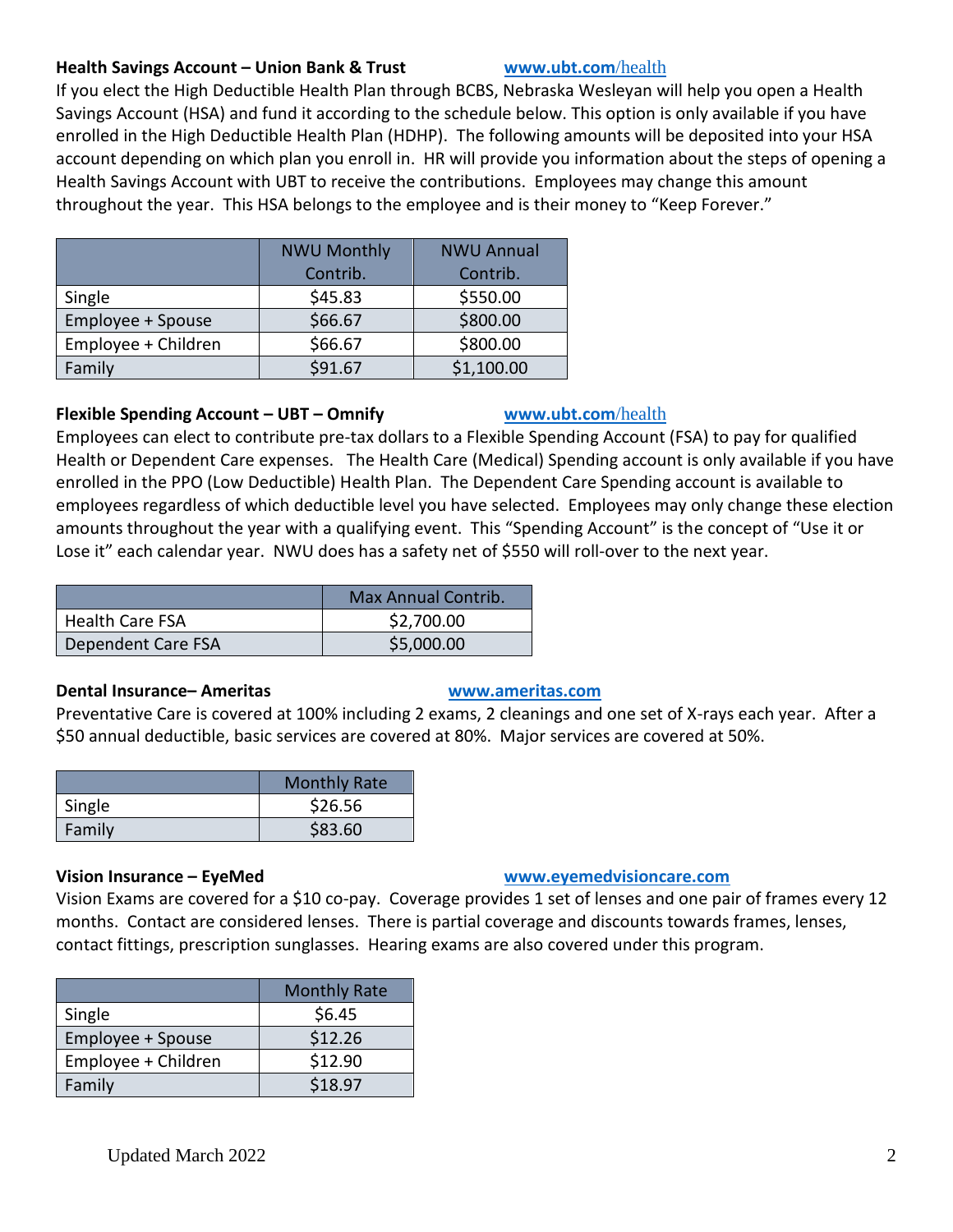## **Basic Life & AD&D**

This Basic Term Life Insurance coverage and Accidental Death and Dismemberment Insurance coverage is provided at no cost to you by NWU. The amount of coverage is 1.5 times your annual salary, up to \$50,000.

# **Voluntary Term Life / Voluntary Term Life & AD&D – Sun Life**

Employees may elect to purchase additional (supplemental) life insurance beyond what Nebraska Wesleyan provides for yourself as the employee, for a spouse, and/or dependent children. You can choose from \$10,000 to \$500,000, not to exceed 5 times your basic annual earnings. Spouses can request an amount up to 50% of the employee's purchased value. Children can get a \$10,000 policy. Sun Life guarantees issuance of policies up to \$100,000 for employees, \$25,000 for spouses and \$10,000 for children. If you elect an amount greater than the guaranteed amount, you will be required to complete and Evidence of Insurability (EOI) application.

# **Short-Term Disability and Long-Term Disability – NWU and MetLife**

The Short-Term Disability coverage is provided by NWU at no cost to you after one year of employment. For a qualified disability, the Short-Term disability benefit provides up to 100% of your salary for a period of time up to 6 months. After 6 months, Long-Term Disability is an option where you can earn up to 60% of your earnings with a maximum amount of \$5,000.

## **Assurity Supplemental Insurance**

Nebraska Wesleyan offers two supplemental insurance plans; one for an **Accident Policy** and the second as a **Critical Illness / Cancer Policy**. These policies are meant to work independently of Health Insurance Coverage and pay the insured directly per instance as outlined in each policy. The benefits paid can then be used in any manner the insured needs or wants. For example, the Accident policy would pay \$X for things like an Urgent Care visit, use of Telemedicine, Fractures, etc. The Critical Illness/ Cancer policy would pay \$X for thigs like a Heart Attack, Stroke, or three different levels of a Cancer diagnosis. Each of these policies also have a Wellness benefit that also pays you money back.

### **Pet Insurance**

NWU offers pet insurance to you through Pet's Best. You can visit the Pet's Best website, [www.petsbest.com/NWUPET,](http://www.petsbest.com/NWUPET) or call 888-984-8700 to obtain an individual quote on a pet insurance policy to consider for enrollment. The insurance covers a percentage of your veterinary bills at various levels of coverage.

# **TIAA Retirement 403(b)**

Employees will be automatically enrolled after the first 60 days of employment into the NWU Retirement plan. We use TIAA as our record keeper. Employees may increase or decrease the percentage of their own salary deferral up to the annual maximum allowed by the IRS in a given year. After one year of service, NWU will contribute the value of 7% of the employee's annual earnings into the retirement account. Employees are 100% vested upon eligibility of the employer's contribution. If an employee has one year of retirement eligible service at another educational institution without a break in service prior to coming to NWU, the one year waiting period for the employer's contribution may be waived.

# **Paid Time-Off Benefits as a Salaried Employee**

**Vacation** – Salaried employees accrue up to 4 weeks of paid vacation leave per year that must be used in 4 or 8 hour increments. You can accrue up to the cap of 240 hours. Once you have reached the cap, you will stop accruing additional time until you have taken time off. Unused vacation is paid out to employees upon separation.

Updated March 2022 3